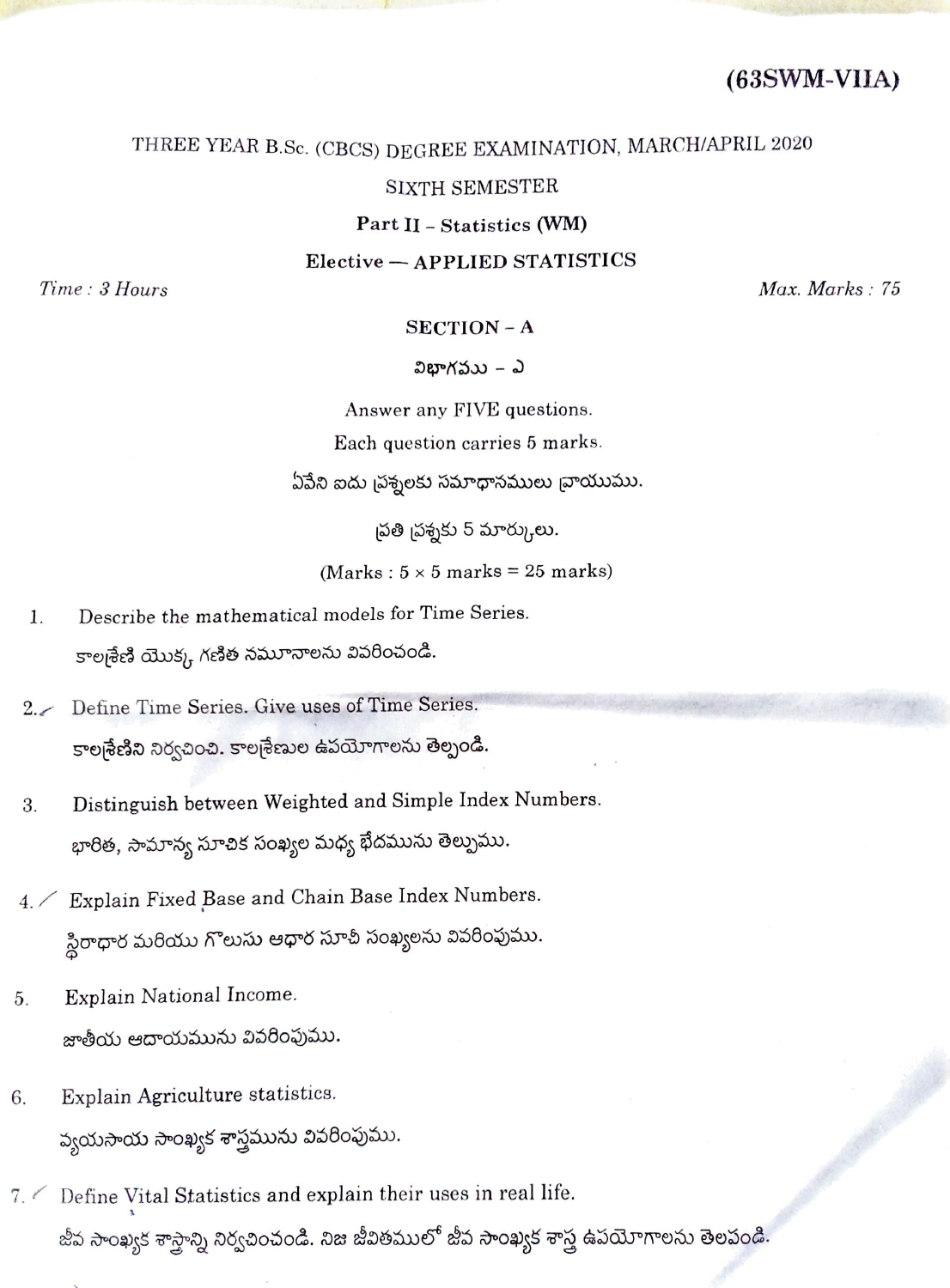- Explain the sources of obtaining Vital Statistics. 8. జీవ సాంఖ్యక శాస్త్రము దత్తాంశమును కనుగొనే పద్ధతులను వివరింపుము.
- 9. Explain Gross and Net Reproduction Rates.  $GRR$ ,  $NRR$  లను వివరింపుము.
- 10. Explain the various steps in the construction of Life Tables. జీవిత పట్టికల నిర్మాణంలోని వివిధ అంశాలను తెల్పండి.

#### SECTION - <sup>B</sup>

#### విభాగవుు – బి

Answer any TWO questions. Each question carries 10 marks. ఏపేని రెండు చ్రశ్నలకు సమాధానము చ్రాయుము.

|పతి |పశ్నకు 10 మార్కులు.

(Marks :  $2 \times 10$  marks = 20 marks)

- Explain measuring seasonal Variation by  $11<sub>1</sub>$ 
	- (a) Link Relative method.
	- (b) Ratio to trend method.
	- లింకు సాపేక్షాల పద్ధతి (a)
	- చ్రవృత్తి నిష్పత్తి పద్దతుల ద్వారా ఋతు సంబంధ చాంఛల్యాలను కనుగొనే విధానమును వివరింపుము. b)
- 12. Fita trend line by the method of least squares for the following data:

ఈ <sub>కీ</sub>ంది దత్తాంశమునకు కనిష్ఠ వర్గాల పద్ధతి ద్వారా <sub>l</sub>పవృత్తి విలువలను కనుగొనుము : Year (సంవత్సరము): 1980 1981 1982 1983 1984 1985 1986 Profit (లాభము): 1175 1190 1230 1251 1240 1247 1300

13. Explain the various problems in the construction of Index Numbers and discuss the uses of wholesale price Index Numbers.

సూపి సంఖ్యల నిర్మాణంలో ఎదురయ్యే సమస్యలను వివరిస్తూ, టోకు ధరల సూచీ సంఖ్యల ఉపయోగాలను చర్చించండి.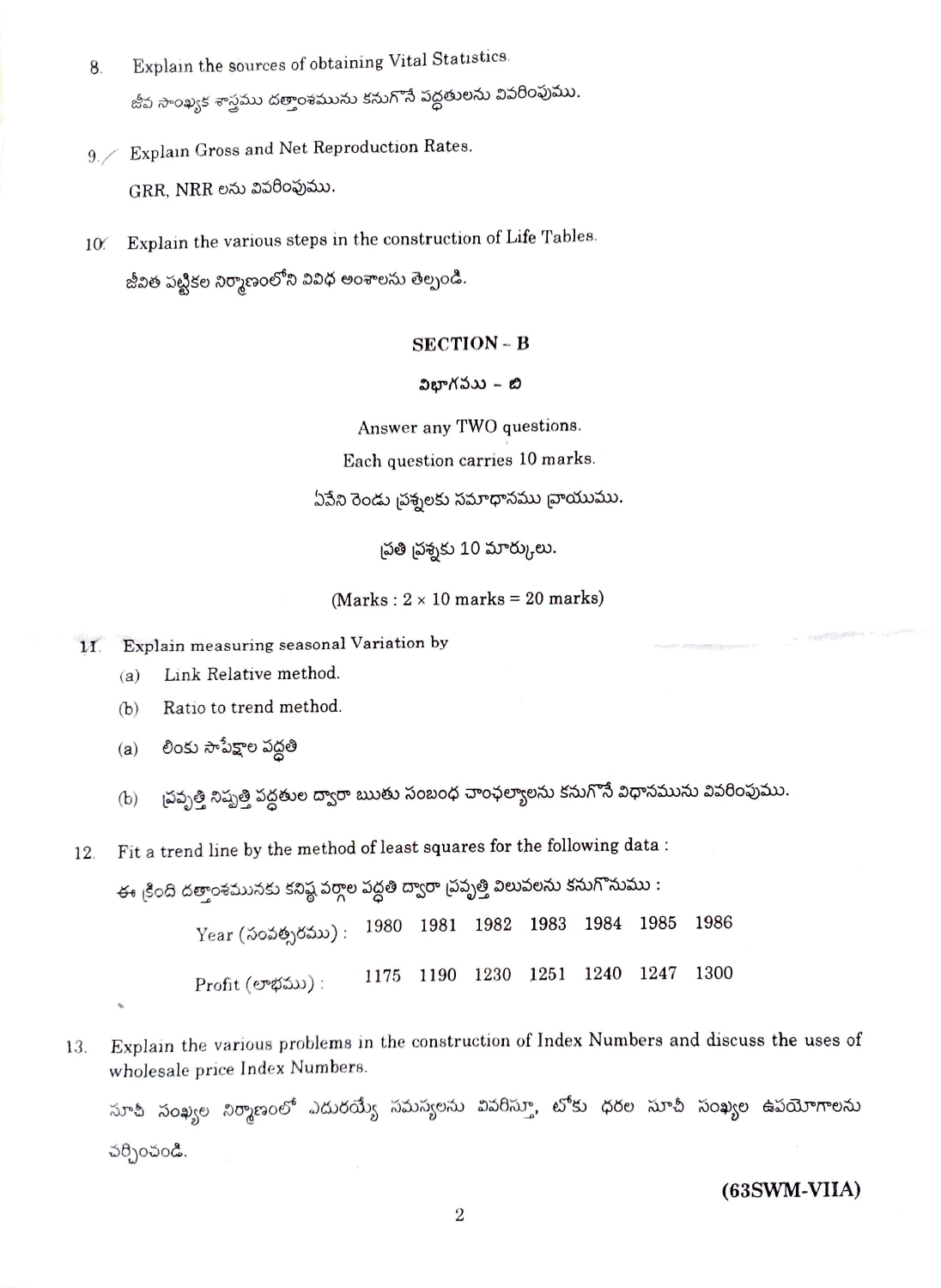On the basis of the following data, calculate the Fisher Ideal Index Number and also verify 14. TRT and FRT

కింద యివ్వబడిన దత్తాంశము ఆధారంగా ఫిషర్ సూచిక సంఖ్యను గణించి, కారణాంక విపర్యయ పరీక్ష మరియు సమయ వివర్యయ పరీక్షలు పరీక్షించండి :

| Commodity | Year 2005        |          | Year 2006        |                            |
|-----------|------------------|----------|------------------|----------------------------|
| (పసుపు)   | (సంపత్సరము 2005) |          | (సంవత్సరము 2006) |                            |
|           | Price            | Quantity | Price            | Quantity                   |
|           | (55)             |          |                  | (వరిమాణము) (ధర) (వరిమాణము) |
| A         | 6                | 50       | 12               | 50                         |
| B         | 8                | 20       | 15               | 45                         |
| С         | 10               | 25       | 9                | 40                         |
| D         | 12               | 15       | 7                | 43                         |
| E         | 14               | 10       | 5                | 20                         |

#### SECTION - C

#### విభాగవుు – సి

Answer any THREE questions.

Each question carries 10 marks.

ఏపేని మూడు చ్రశ్నలకు సమాధానము చ్రాయుము.

చ్రతి <sub>(</sub>వశ్నకు 10 మార్కులు.

(Marks:  $3 \times 10$  marks = 30 marks)

- 15. Explain the functions CSO and NSSO. CSO మరియు NSSO విధులను వివరింపుము.
- Define National Income. Give various methods of calculating it. 16. జాతీయ ఆదాయమును నిర్వచింపుము. దానిని గణించు పద్ధతులు ఇవ్వుము.
- 17 What are Mortality Rates? Discuss various Mortality Rates. మరణ రేట్లు అనగా నేమి? వివిధ మరణ రేట్లును గురించి వ్రాయుము.
- Explain the Fertility Rates with their merits and demerits.  $18<sub>r</sub>$ వివిధ సారవత్వపు రేట్లను వాటి మంచి, చెడు లక్షణాలతో వివరించండి.

3